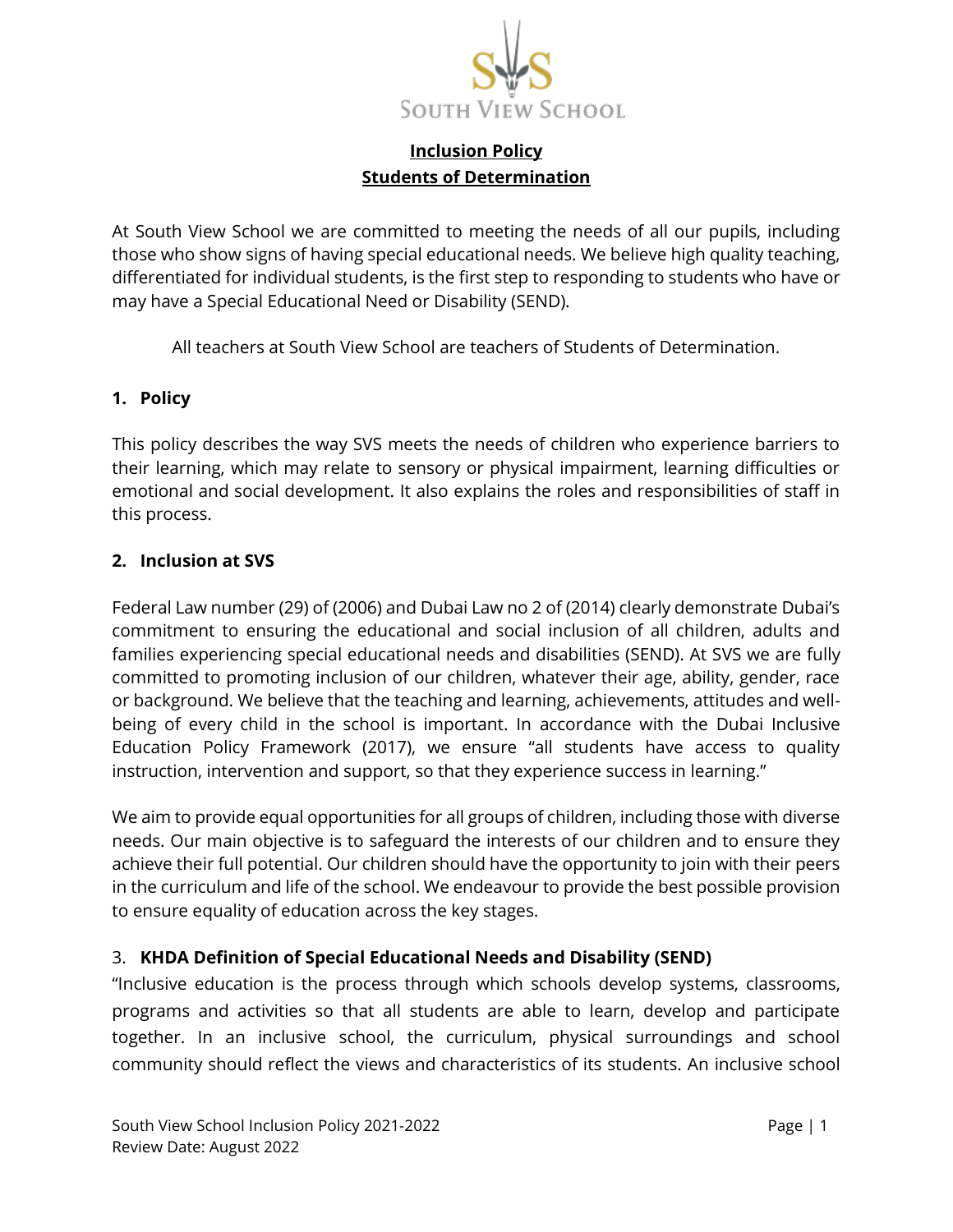

SOUTH VIEW SCHOOL<br>honor's diversity and respects all individuals. Inclusion does not mean treating people the same without regard for individual differences" (KHDA, 2015).

# **4. Laws and Regulations**

South View School's provision for students of determination is in line with the following laws and regulations:

- Dubai Inclusive Education Policy Framework (2017)
- Federal Law No. (29) of 2006 Concerning the Rights of People of Determination
- Federal Law No. (2) of 2014 Concerning Protection of the Rights of Persons with Disabilities in the Emirate of Dubai
- Executive Council Resolution No. (2) of 2017 Regulating Private Schools in the Emirate of Dubai

# **5. The role of the Inclusion Department**

## **Staff:**

-Principal – David Flint -Governor – Sasha Crabbe -Head of Inclusion / Inclusion Champion (SLT) – Laura Stokes -Primary SENCO – Danielle McHugh -Secondary Inclusion Lead – Sean Fenton -EYFS Inclusion Teacher – Kathleen Smith -Counsellor and Pastoral Lead – Deidre Keane -Learning Support Assistants (LSAs) – Lerato Mnguini, Brigitte Roy, Nina Unadkat, Blessing Chioke, Allia Gouth, Thomas King -EAL LSA – Saarah Usman

-External Agency Support (OT, SLT, ABA, Ed Psych, etc)

The Inclusion Department identifies and supports pupils with learning differences. All members of the department work alongside class teachers and subject specialists to ensure all pupils have access to first quality teaching. Where students continue to make inadequate progress, despite high quality teaching, the Inclusion Department will implement appropriate support, which may include interventions, assessment and individual education plans.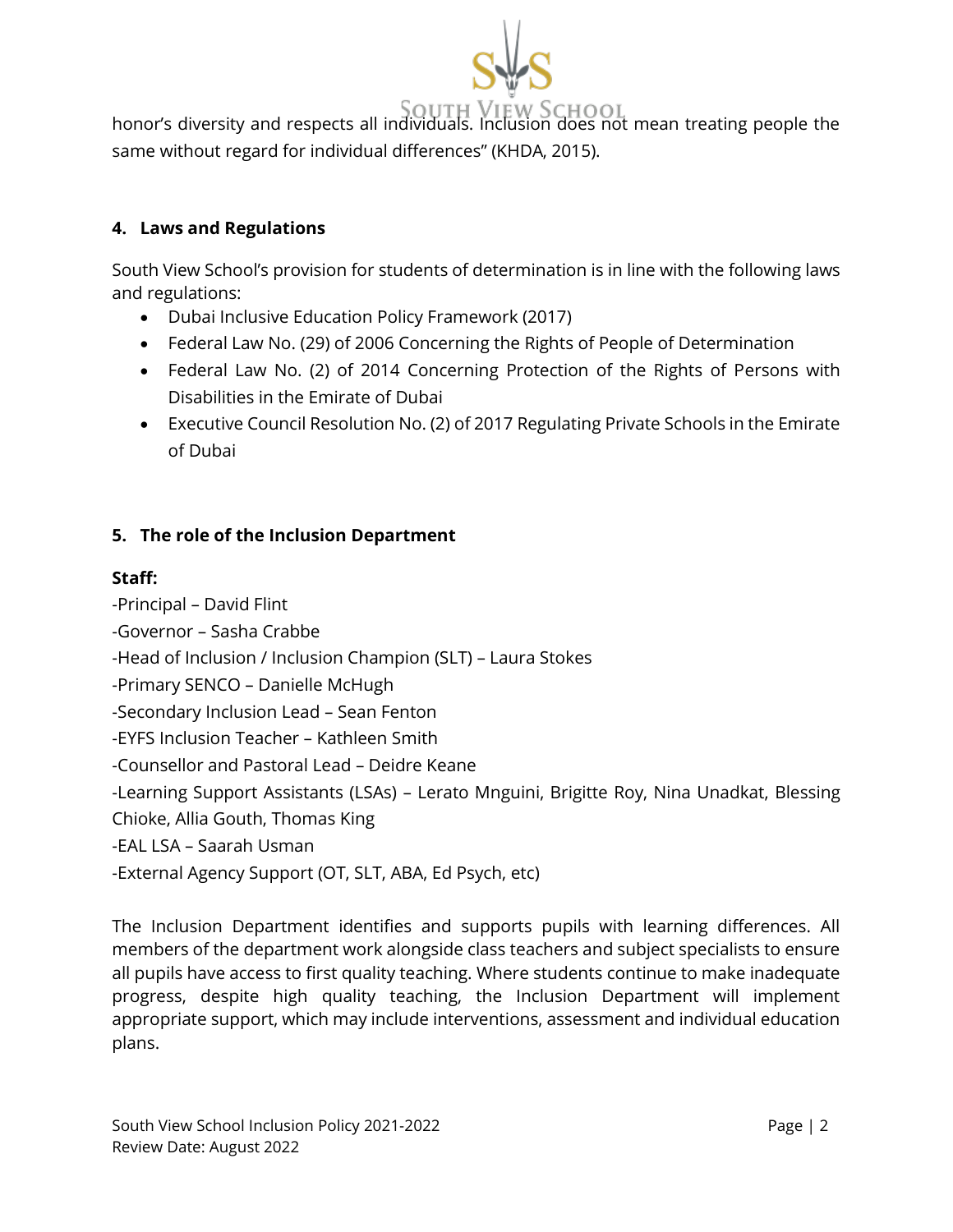SOUTH VIEW SCHOOL

#### **6. Roles and Responsibilities**

At SVS **all** staff have a responsibility to promote inclusion. This will be achieved by:

- Delivering a curriculum to promote a full range of learning, thinking and life skills.
- Providing a broad, balanced and relevant curriculum.
- Using flexible and responsive teaching and learning styles.
- Equipping pupils with the skills, knowledge and attitudes necessary to succeed as responsible and valued members of society.
- Developing a close partnership within and with the whole community, particularly, parents, governors and outside specialists.
- Partaking in termly Pupil Progress Meetings to ensure every child reaches their potential.
- All children having a right to individual help and respect from their teachers and other staff.
- All children having access to all aspects of the Curriculum appropriate to their level of understanding and stage of development.
- The well-being of all children being fostered, and children being provided with extra support when experiencing difficulties.

The Principal has overall responsibility for the Special Educational Needs provision at SVS School and this is delegated to the Head of Inclusion.

The Head of Inclusion is the schools "responsible person" and manages the work to support children with additional learning needs. The Head of Inclusion and the SLT meet regularly to discuss the provision for Inclusion at SVS, ensuring all children are appropriately challenged and/or supported. The Head of Inclusion will conduct termly Pupil Progress Meetings with all form teachers to discuss the progress of all children within the school.

# **7. Identification, Assessment, Monitoring and Review**

#### Admissions Assessment

Children will be assessed by a member of the academic team at SVS. During this time children will be assessed to ascertain whether they are achieving the standard expected of a child of their age. At this stage, initial concerns are noted and discussed with SLT before a meeting with parents to discuss initial concerns and provision required.

Teacher Referral

South View School Inclusion Policy 2021-2022 **Page | 3** All 2021 2022 Review Date: August 2022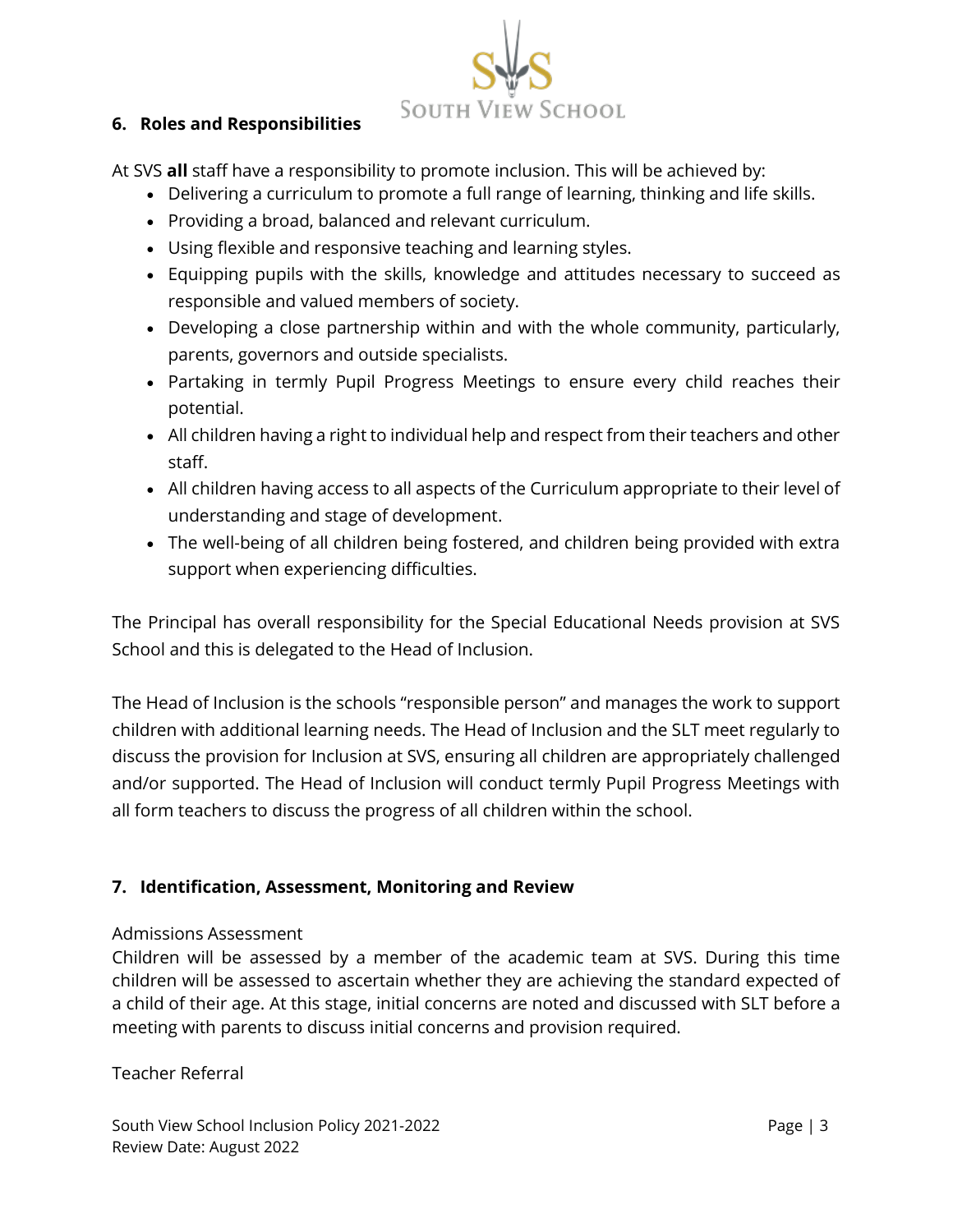

SOUTH VIEW SCHOOL<br>Teachers take responsibility for providing quality inclusive teaching and differentiation in class. If a teacher has a concern about a child, they should follow the 'Pupil Concern Procedure'.

## Assessment Tools

The school's systems for regularly observing, assessing and recording the progress of all children are used to identify children who are not progressing satisfactorily and who may have additional needs. Staff use a range of information and assessment tools to help them monitor and assess which may include:

- GL Progress Tests
- CAT Tests
- PASS
- Early Years Goals
- Formative assessments (Evidence from class teacher observation and assessment)
- Summative assessments (Student performance as measured against the outcomes within the school curriculum)
- WRAT5
- Lucid LASS
- Lucid COPS
- British Picture Vocabulary Scale (BPVS)
- CTOPP
- TAPS
- WellComm

All staff are expected to work closely with parents and encourage them to share relevant information that may affect their child's ability to access the curriculum and progress with their learning.

Assess – Plan – Do – Review – The graduated approach

Once a potential additional educational need has been identified, four types of action will be taken to put effective support in place.

#### **8. Categories of Intervention on the Inclusion Register**

SVS uses the following categories to identify pupils with additional needs.

#### Level 1 (General Support Service)

All pupils benefit from quality first teaching. However, there are some pupils who may require further differentiation within the classroom.

#### Level 2 (Targeted Support Service)

Pupils are considered to be within Level 2 if they meet any of the following criteria: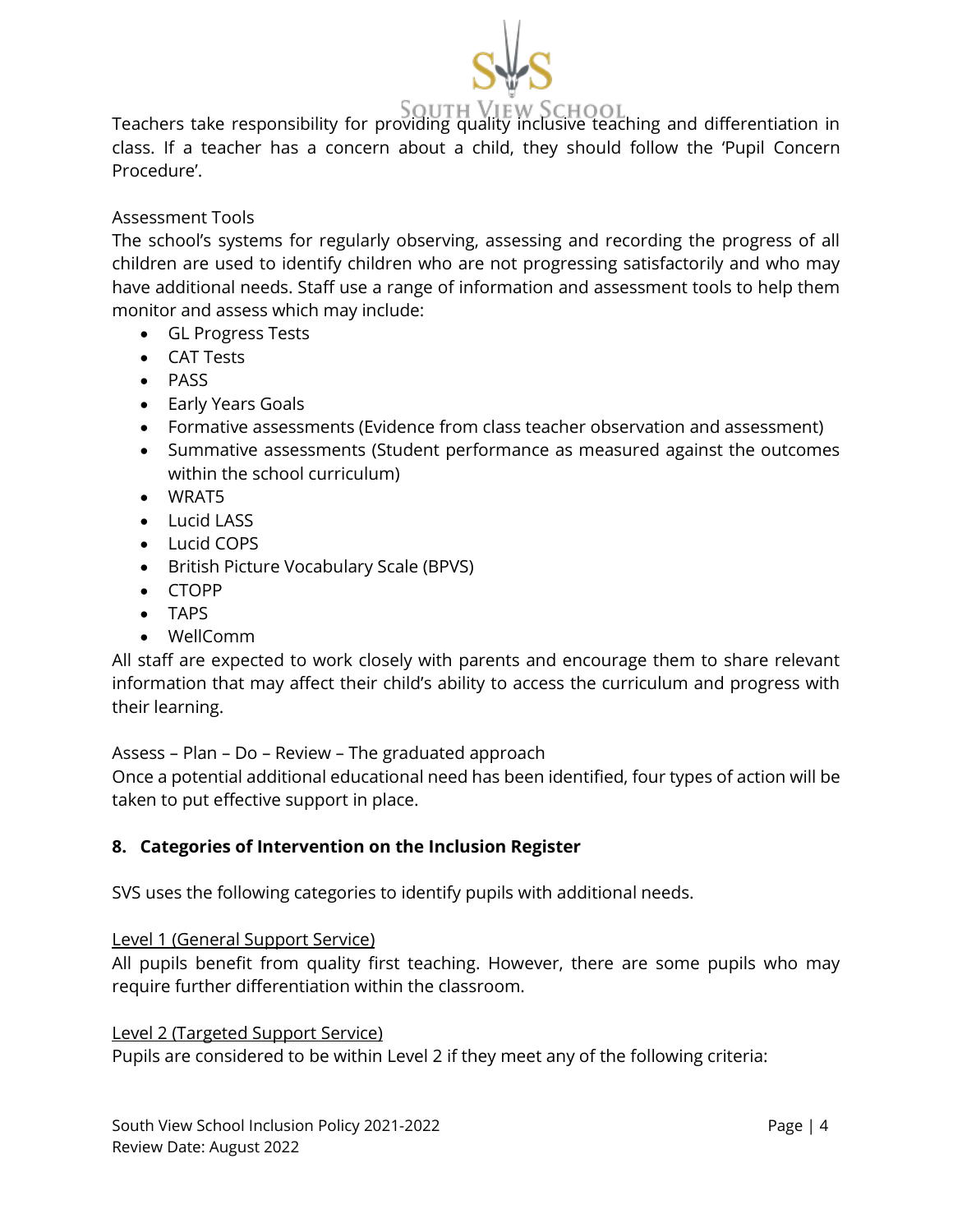

# • Pupils with are presenting with a learning need that cannot be met in class by differentiation alone (e.g. children receiving group targeted support);

- Pupils with persistent behavioural difficulties that are impacting on their learning or the learning of others;
- Pupils who have a sensory or physical impairment that impacts or could potentially impact on their future learning.

Dependent on the level of need, some pupils may require an Individual Education Plan (IEP).

# Level 3 – Individualised Support Service

Level 3 includes pupils who required individualized and specialized provision, which is different from that provided to most other students of determination. This may include full time support by a learning support assistant.

Pupils may benefit from:

- A one to one Learning Support Assistant for some or all of their time in school
- A highly modified curriculum
- External agency support (Speech and Language Therapy, Occupational Therapy, ABA, etc)
- Additional one to one support sessions in addition to curriculum teaching

All children within Level 3 are placed on the Inclusion register and have an Individual Education Plan (IEP) in place. The writing and review of the IEP for pupils is the responsibility of the class teacher but will be coordinated by the HoI to ensure communication with any external professionals to determine effective targets for each IEP cycle.

All pupils on Level 3 are required to have a Pupil Profile which will be regularly updated by the class teacher (with input from the HoI) and stored on the school's shared drive.

# **9. Inclusion Register and Record Keeping**

The Inclusion register is maintained by the HoI and SENCO and is continually updated throughout the academic year. The current register will be shared with staff on the schools shared drive. Pupils may be added to the register when they are identified with needs and meet the level criteria listed above. Pupils may be removed from the register if they leave the school, or following successful interventions if they no longer meet the level criteria listed above.

Each pupil who is identified as SEND within the school has a confidential file maintained by the Inclusion Department. This file includes the following:

- Referral form
- Assessment documentation
- Recent assessment report by an Educational Psychologist
- IEP
- Parent meeting minutes
- Progress reports and end of term reports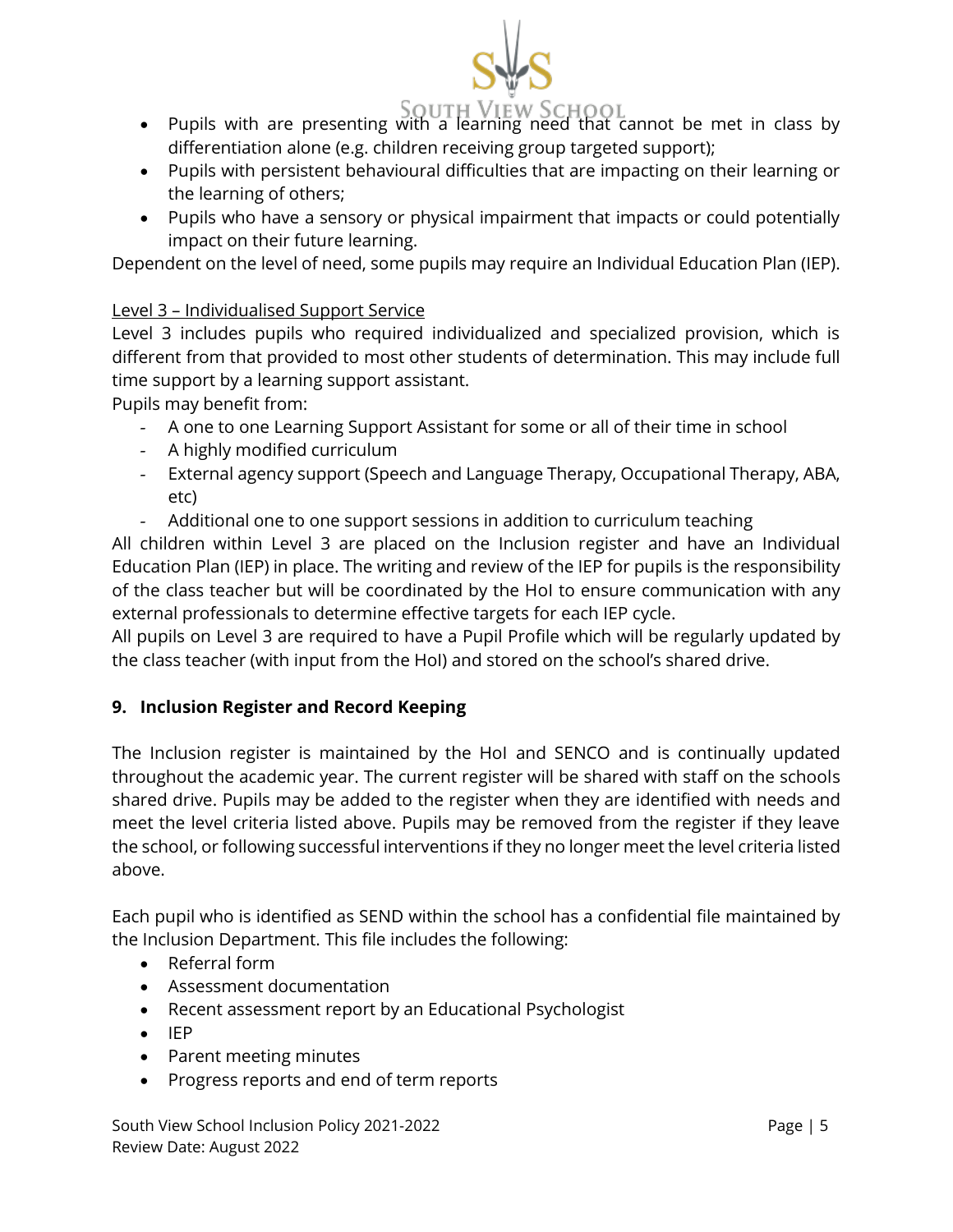

• Any other relevant data

#### **10. Provision**

The Inclusion Department works with the whole school to promote inclusion for all children. It provides a range of services including the following:

- Advice and support to all staff on identification of children's additional needs and strategies for supporting these needs;
- Writing, and support in writing Individual Education Plans;
- Monitoring the effectiveness of IEPs in meeting pupil's needs;
- Updating and dissemination of Pupil Profiles to all staff;
- Co-ordination and monitoring of small group and individual targeted support by class teachers;
- Advice and support to parents;
- Support assessing for admissions where SEND (or possible SEND) are identified;
- Identifying and supporting MAG&T students;
- Recognising the needs of EAL students and targeting support;
- Provision of Social Communication Groups;
- Provision of specialist support services within school e.g. Speech and Language Therapy, Occupational Therapy and Educational Psychology (at an additional cost to parents);
- Liaison with outside agencies and other external specialists (at an additional cost to parents);
- CPD for staff to help them to identify and meet the needs of their pupils;
- Developing and maintaining links with other schools to support inclusion.

#### 11. **Admissions**

The Head of Inclusion will be involved in the admissions process when a potential pupil presents with additional learning needs (see admissions policy). The school will liaise with parents if a new pupil is in receipt of an external agency/school report which indicates the presence of a special educational need and or disabilities.